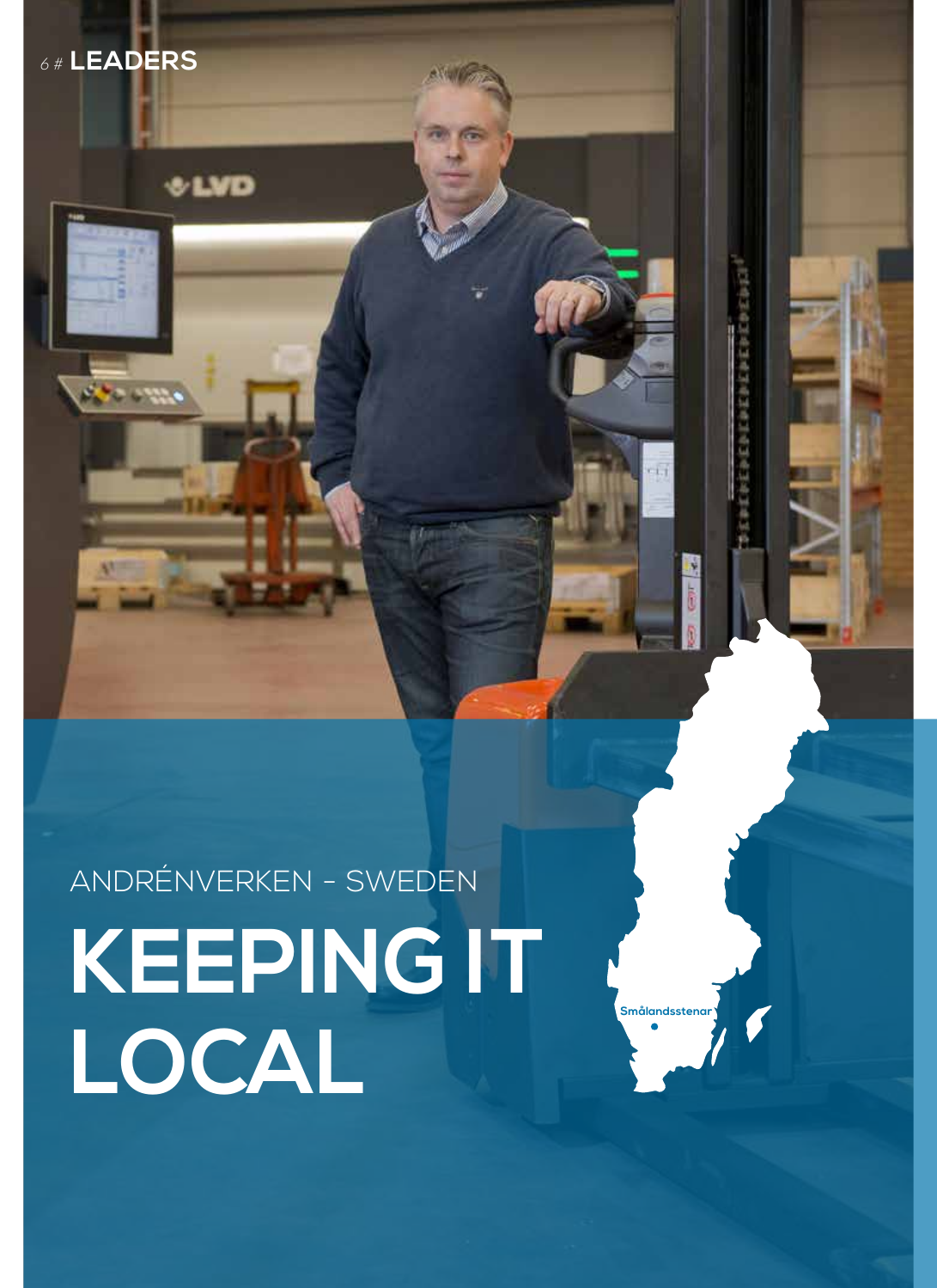## *# 7* **LEADERS**

## **Based in the small Swedish town of Smålandsstenar, sheetmetal and pressworking subcontractor Andrénverken knows what works best to stay competitive and win business in a high-cost economy.**

As Managing Director Johan Bredenfeldt explains, keeping it local is a good strategy.

"We only work with Swedish customers and that is deliberate. Our biggest customers have a policy that they only work with the contractors that are around them. It gives short communication chains and fast response times."

Local is relative though, Sweden is a big country, and it is as far to Andrénverken's customer Luleå Generatorservice as it is to Milan – and it takes two days by truck to deliver parts.

Another customer is Skeppshuts Guteri, which makes cast iron cookware just a few kilometres away. Its Production Manager Erik van Dijk puts the benefits of thinking local in a nutshell: "Long distances and different cultures can cost more than it says on the price tag."

Andrénverken's biggest customer though is industrial lift truck manufacturer Toyota Materials Handling. And if the volumes aren't the same as for Toyota's automotive business, 10,000 parts a year rather than hundreds of thousands, then the expectations and quality demands certainly are.

Says Johan Bredenfeldt: "Just in this area we have 200 competitors, the same size as we are and doing the same things as we are doing. It's not easy. But all of us have one big customer – in our case Toyota.

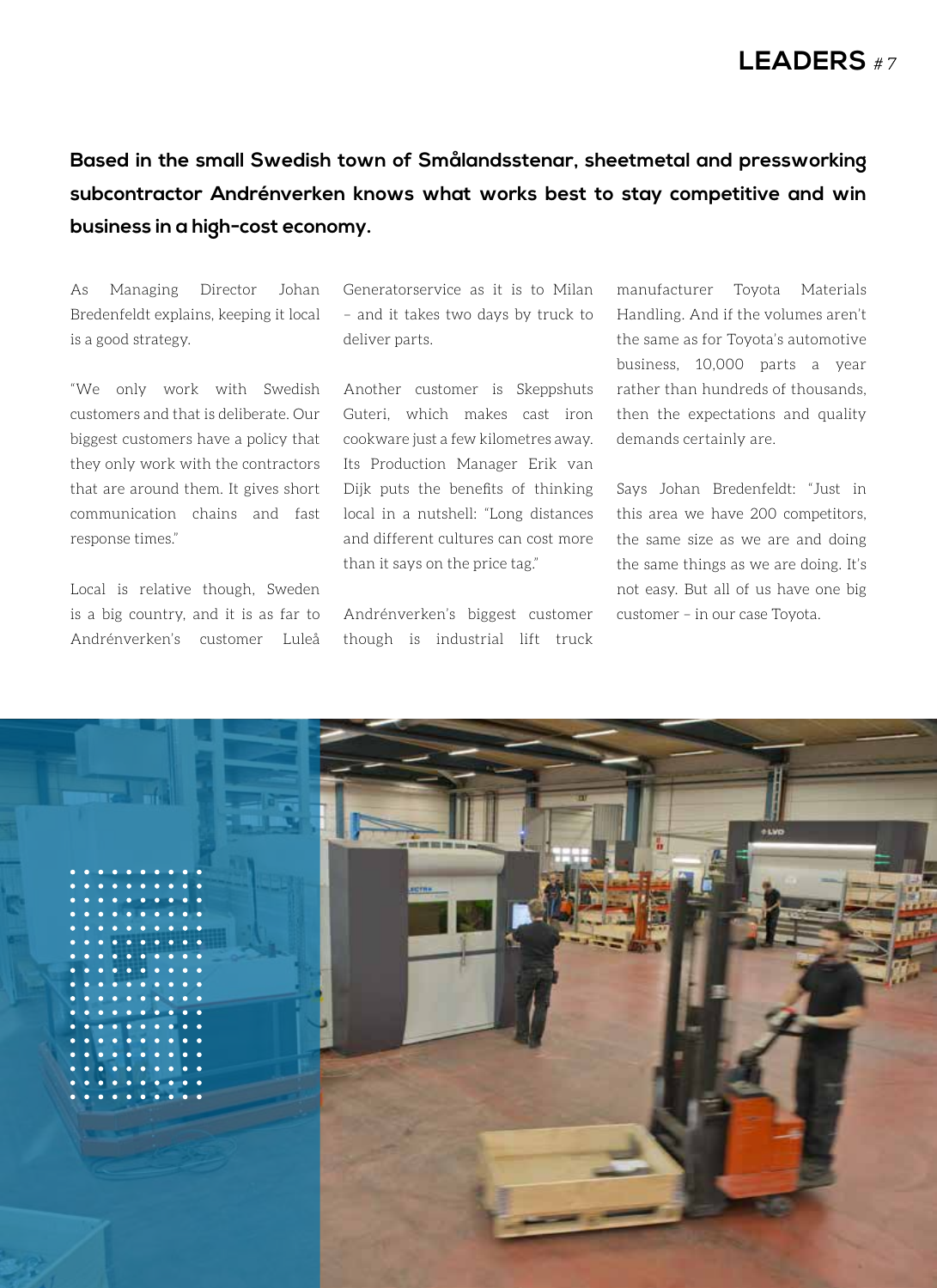

*"We chose an automated system so that we don't need to be there when the machine is cutting. We are saving hours. It is a revolution."*

"It is hard to have more than one big customer because they tell us how they want us to work – we can't tell them. And if you have two big customers it's going to be very complicated because they will want different things."

*8 #* **LEADERS**

He says that working the Toyota way means a focus on Kaizen – continuous improvement. Daily shop floor meetings focus on identifying ways to do things better, reducing waste and minimising costs that do not add value.

"When you are supplying a large company like Toyota, delivering kits of parts to the production line on a just-in-time basis, you can't afford to get things wrong.

"If we fail to deliver on time they have a big problem – and we have a bigger problem. We can't risk getting into the situation where they are missing parts for assembly."

Mr Bredenfeldt joined Andrénverken three years ago and his mission is to double the company's turnover.

As well as getting out into the market to win new customers, he has also instigated investment in new production systems to increase its capacity and production efficiency. These include an LVD *ToolCell* automated tool changing bending system with automated tool setup and *CADMAN*® programming software and a *4 kW LVD Electra FL 3015* fiber laser with a *Compact*  *Tower*, an automated load/unload system with a 6-pallet material storage, which complement an existing Axel CO<sub>2</sub> laser system.

**UND** 

Mr Bredenfeldt says: "We bought the *Electra* because it is designed to cut thin metal very quickly and 95% of what we cut is thin material. With the Electra we can cut sheet up to 5 mm thick at twice the speed as we could before, so we are more competitive – and we are winning more business because of this."

He adds: "We chose an automated system so that we don't need to be there when the machine is cutting. We can leave it unmanned and leave it overnight, so it is very cost-efficient. We can put at least a shift's worth of work in the tower. The driver for this is that wage costs here are high, so we want to have as few people as possible running the machines.

"It is also difficult for us to find skilled employees with the right training. Smålandsstenar is just a small town and the young people don't want to stay here. They want to live in the big cities like Gothenburg."

*"CADMAN software means we are now processing work in a completely different way."*